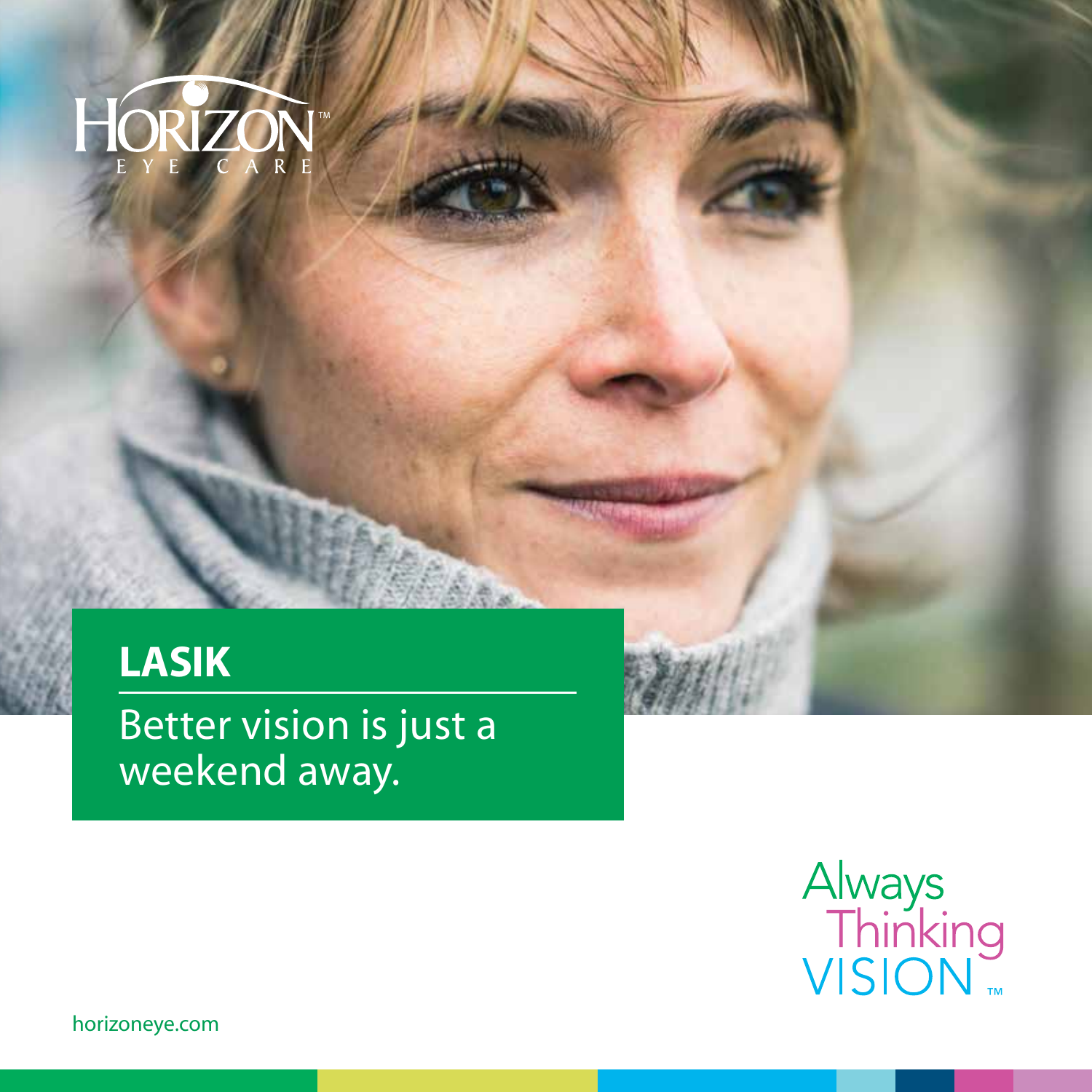

**With Weekend LASIK**,™ have LASIK on Friday and be back at work Monday. Yes, it's that quick.

|                    | $\overline{\mathbf{u}}$ |     |     |     | 44444<br>SMTWTFS | S. M. T. W. T. F.<br>$-9$ |
|--------------------|-------------------------|-----|-----|-----|------------------|---------------------------|
| Sun                | Mon                     | Tue | Wed | Thu | Fri              | Sat<br>LASH Post-op       |
| hecuperate Backton |                         |     |     |     |                  |                           |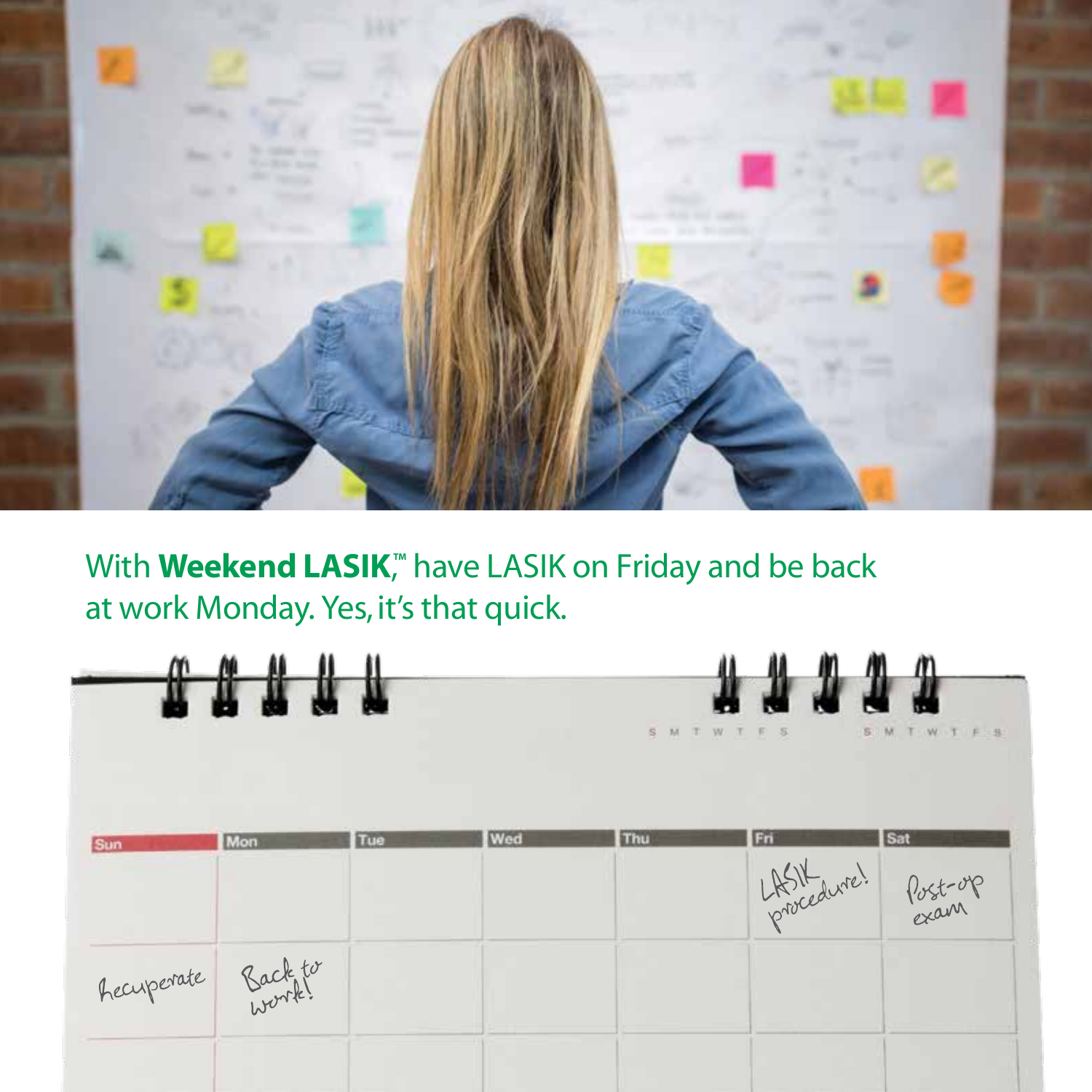

Making the decision to have laser vision correction is one that you need to feel comfortable with from start to finish.

Our leading-edge **Weekend LASIK**" sets a new standard for laser surgery with a procedure that is quick and has little or no discomfort. And it reduces or eliminates the possible side effects of conventional laser vision correction.

Talk to us. We will be happy to explain the complete procedure in detail and answer all of your questions. You'll see yourself back at work after LASIK in just one weekend.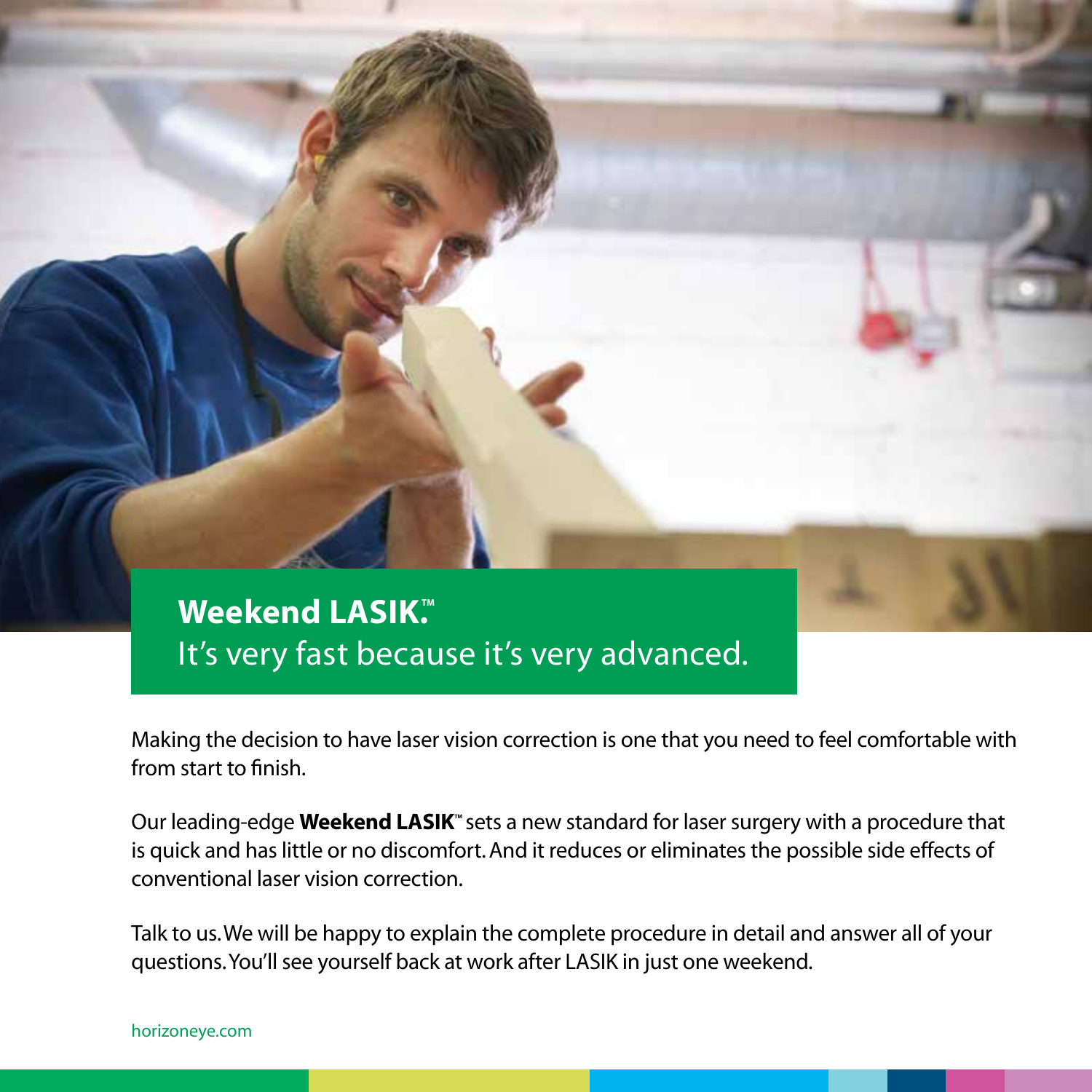

#### The Alcon WaveLight EX500 Excimer Laser

It's the fastest laser surgery platform in the United States. Customizable to the unique contours of your eye with exacting precision. Which means you'll get the highest quality treatment in the least amount of time.

WaveLight

Setting a new bar in refractive laser procedures, the Alcon WaveLight® EX500 assures you of a world you've never seen so clearly.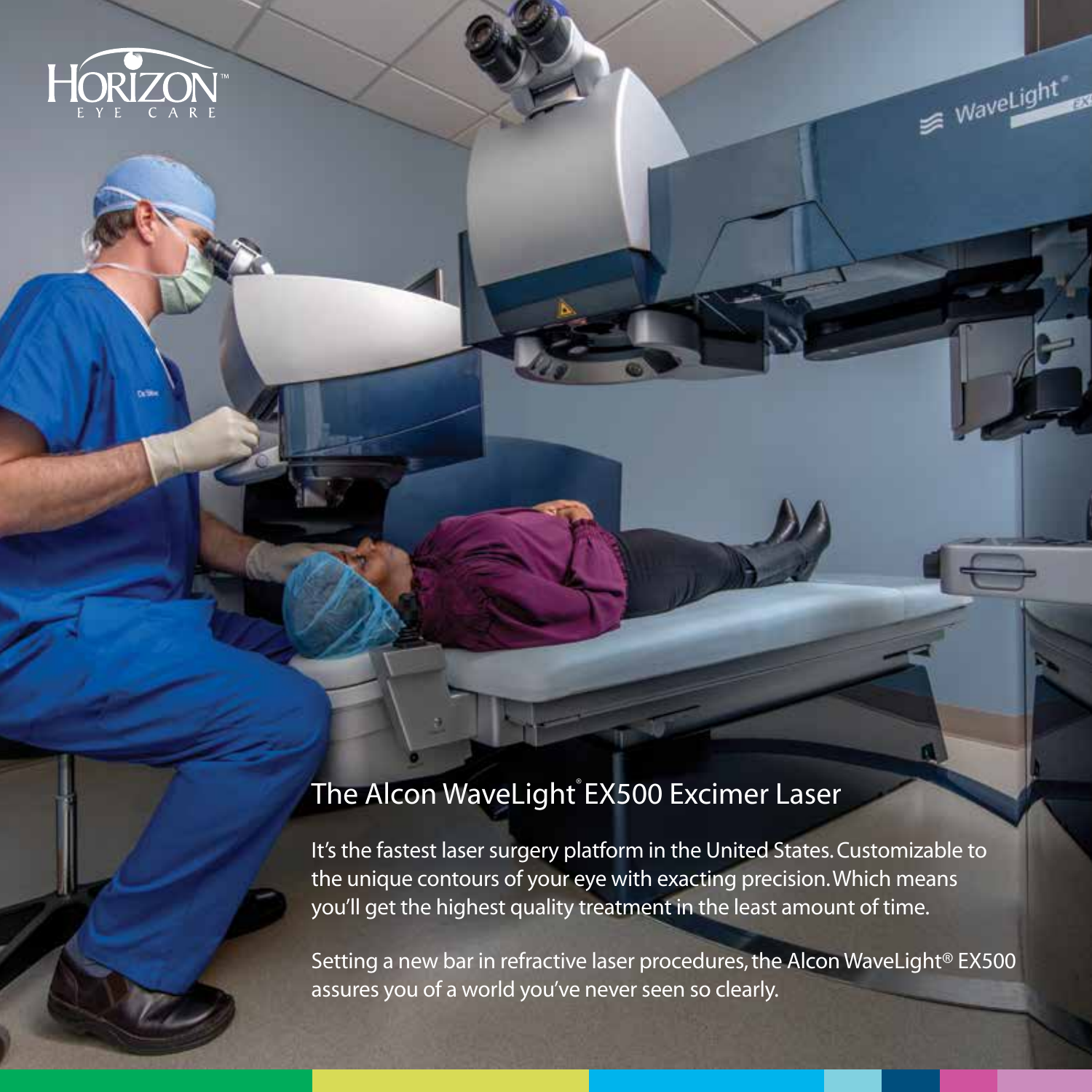## The best treatment. The best doctors.

Horizon Eye Care has been the leader in opthalmology services throughout the Greater Charlotte area since 1985. Our physicians are trusted by thousands of patients. And together, they have combined experience of over 40 years.

Today, **Weekend LASIK**" offers patients who are nearsighted, farsighted or have an astigmatism excellent vision without glasses or contacts.

To arrange a consultation, please go to **horizoneye.com/lasik** or call **888-71-LASIK**. We look forward to seeing you.